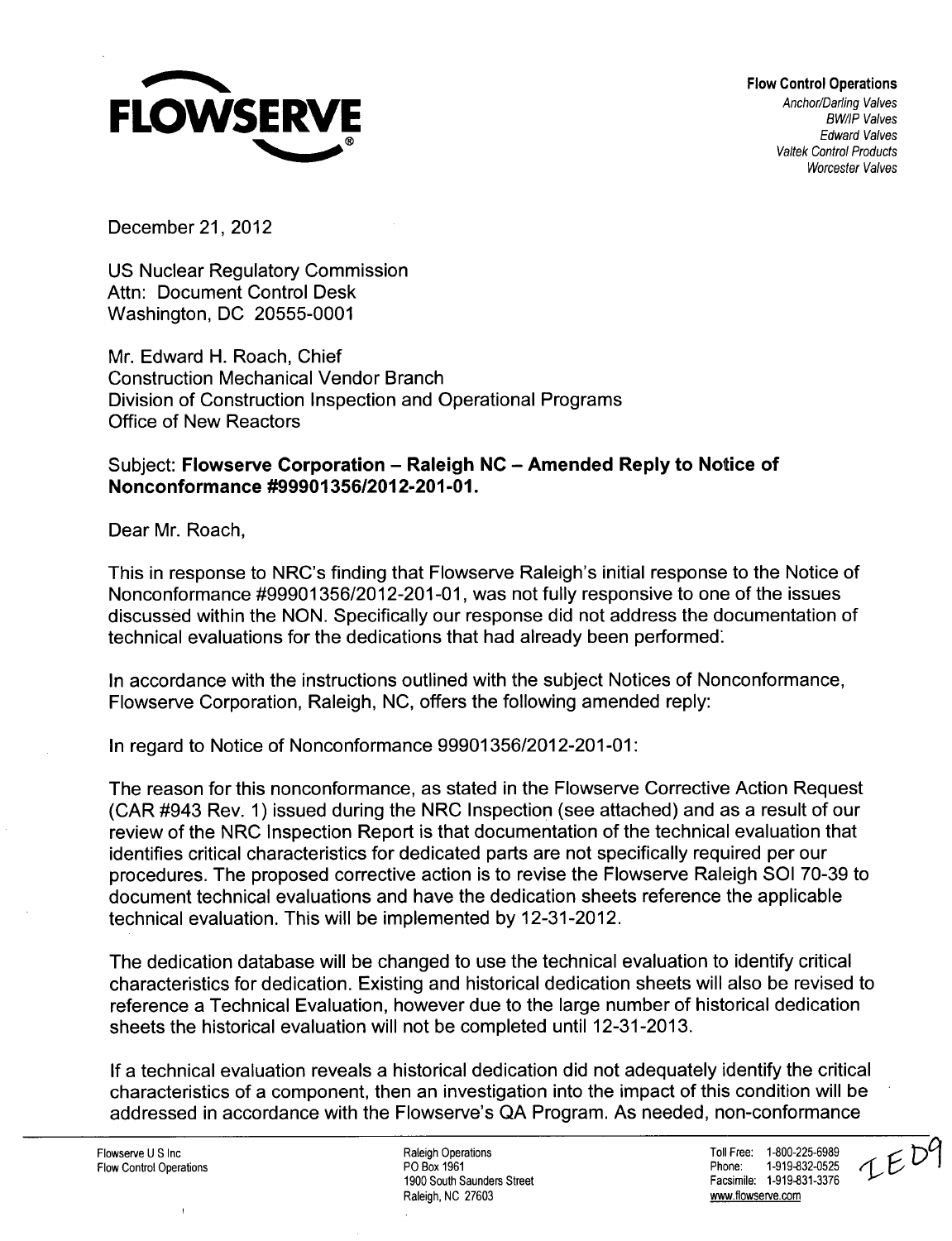reports, corrective action requests, and / or 10CFR Part 21 Evaluations may be employed to resolve the issue.

Respectfully submitted,

 $A\bigcircledast$  $\mathcal{Z}_{\alpha}$ 

Robert **D.** Barry Robert D. Barry<br>Manager, Quality Assurance Flowserve Corporation 1900 South Saunders Street Raleigh, NC 27603